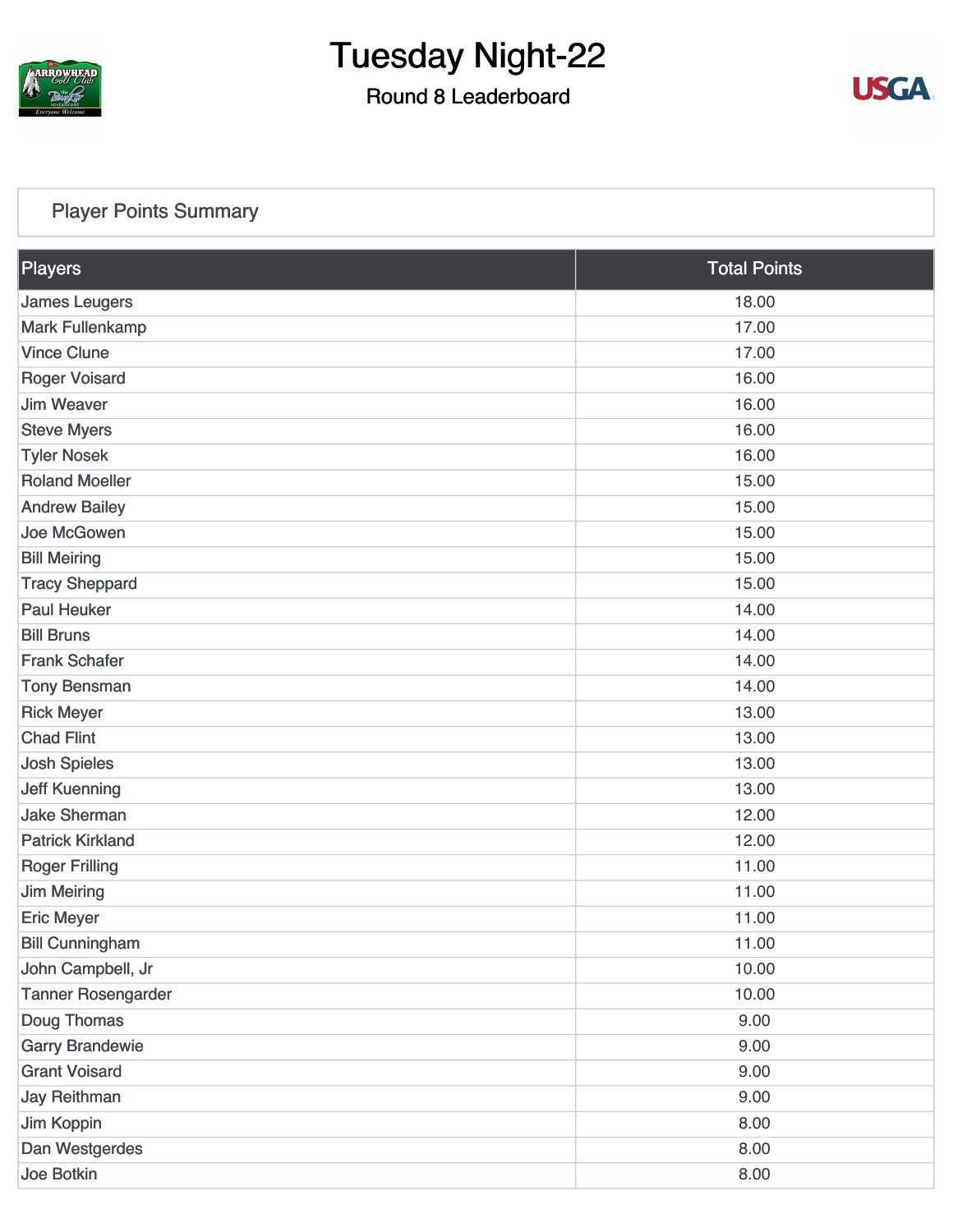

## Round 8 Leaderboard



| <b>Phil Deschner</b>  | 8.00   |
|-----------------------|--------|
| <b>Mark Meyer</b>     | 7.00   |
| <b>Kellen Mescher</b> | 7.00   |
| Don Bornhorst         | 7.00   |
| <b>Greg Borchers</b>  | 7.00   |
| <b>Mike Flynn</b>     | 7.00   |
| <b>Jeff Raible</b>    | 6.00   |
| <b>Gene Voisard</b>   | 6.00   |
| Jerry Newman          | 6.00   |
| <b>Micheal Trejo</b>  | 6.00   |
| <b>Randy Elsass</b>   | 5.00   |
| <b>Mark Swob</b>      | 5.00   |
| <b>Jack Stueve</b>    | 4.00   |
| <b>Total Points</b>   | 528.00 |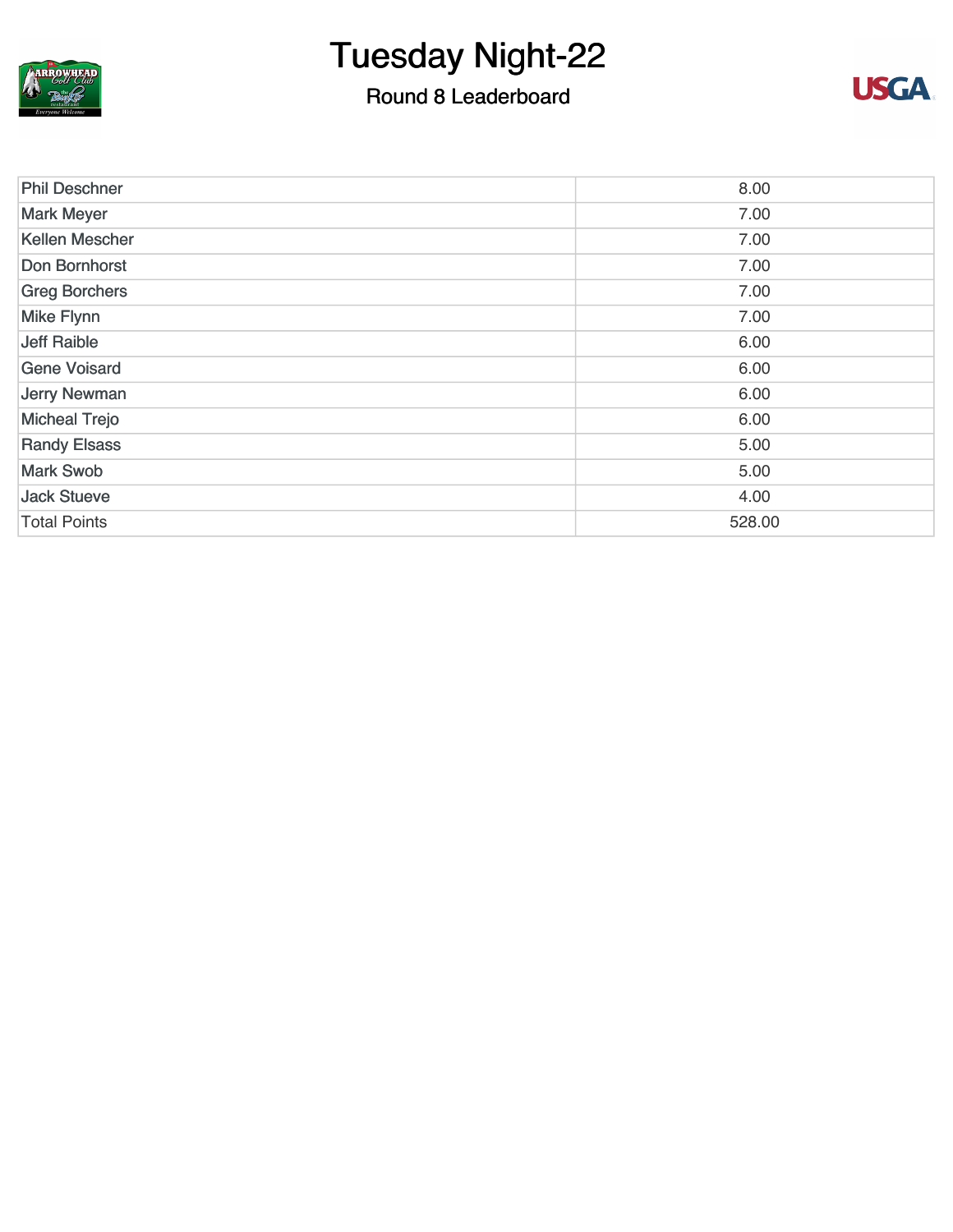

### Round 8 Leaderboard



### [Team Points Summary](https://static.golfgenius.com/v2tournaments/team_points?league_id=8105993687684621485&round_id=8105995552606397668)

| <b>Teams</b>                | <b>Total Points</b> |
|-----------------------------|---------------------|
| <b>Globus Printing</b>      | 55.00               |
| <b>Primary Eyecare</b>      | 53.00               |
| <b>Brucken Pub</b>          | 52.00               |
| <b>Dorsten Construction</b> | 50.00               |
| <b>Master Maintenance</b>   | 48.00               |
| <b>Lincoln Electric</b>     | 46.00               |
| <b>MAP Transportation</b>   | 42.00               |
| Keith T-T                   | 40.00               |
| <b>Garmann Miller</b>       | 38.00               |
| <b>Willy's Tavern</b>       | 36.00               |
| <b>Karls Place</b>          | 35.00               |
| <b>Edward Jones</b>         | 33.00               |
| <b>Total Points</b>         | 528.00              |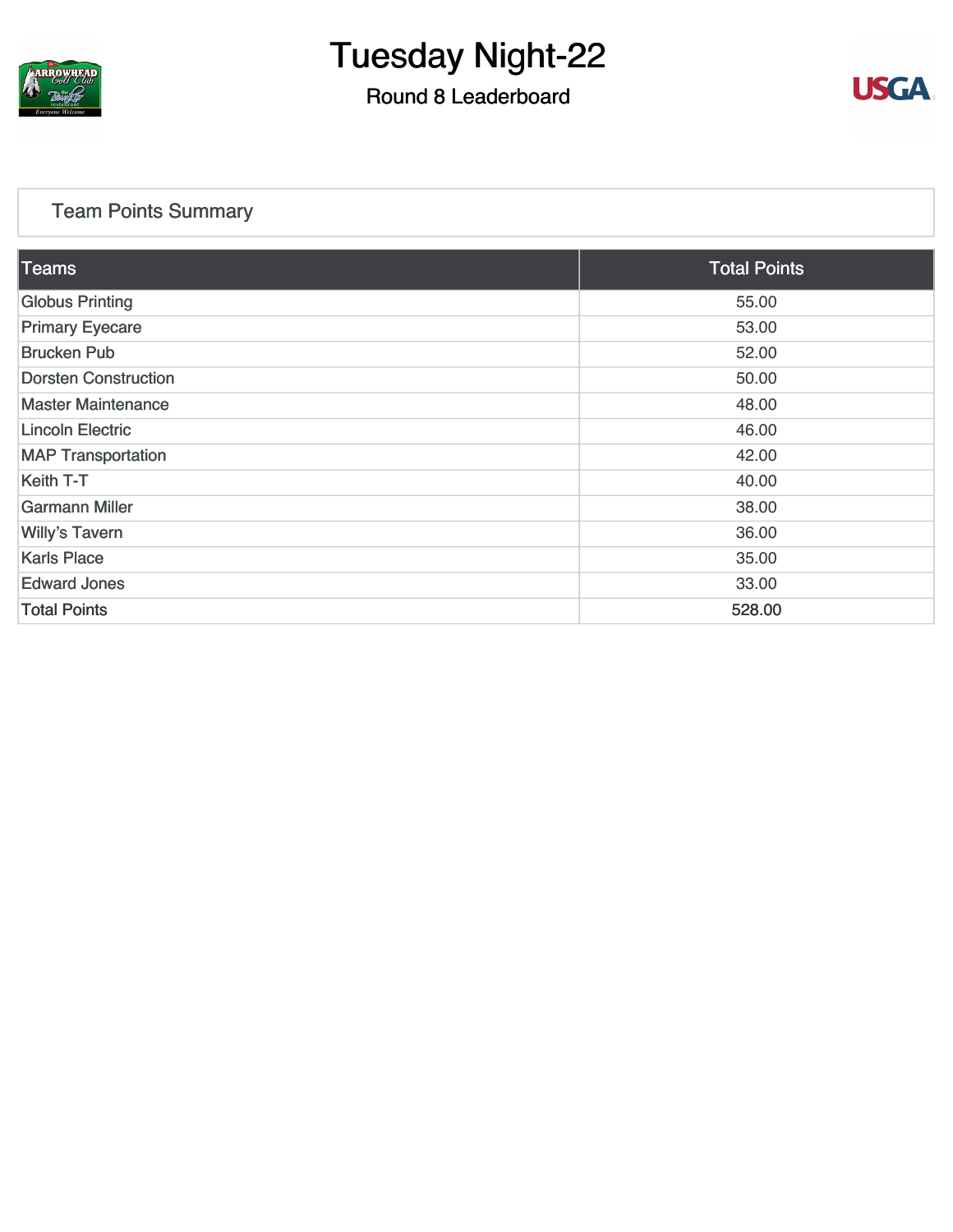

Round 8 Leaderboard



### [Match Play](https://static.golfgenius.com/v2tournaments/8105996234231129295?called_from=&round_index=8)

| <b>Points</b> | Player                                   | Match       | Player                                       | <b>Points</b> |
|---------------|------------------------------------------|-------------|----------------------------------------------|---------------|
| 14.00         | <b>Primary Eyecare (Frank Schafer)</b>   | 1 up        | Karls Place (Phil Deschner)                  | 8.00          |
| 12.00         | Primary Eyecare (Jake Sherman)           | 3 & 2       | Karls Place (Tanner Rosengarder)             | 10.00         |
| 13.00         | <b>Primary Eyecare (Rick Meyer)</b>      | <b>Tied</b> | Karls Place (Doug Thomas)                    | 9.00          |
| 14.00         | <b>Primary Eyecare (Bill Bruns)</b>      | 1 up        | Karls Place (Jim Koppin)                     | 8.00          |
| 14.00         | <b>Brucken Pub (Tony Bensman)</b>        | 1 up        | Willy's Tavern (Joe Botkin)                  | 8.00          |
| 5.00          | <b>Brucken Pub (Mark Swob)</b>           | 3 & 1       | <b>Willy's Tavern (Vince Clune)</b>          | 17.00         |
| 15.00         | <b>Brucken Pub (Andrew Bailey)</b>       | 2 & 1       | <b>Willy's Tavern (Don Bornhorst)</b>        | 7.00          |
| 18.00         | <b>Brucken Pub (James Leugers)</b>       | 4 & 2       | <b>Willy's Tavern (Jack Stueve)</b>          | 4.00          |
| 11.00         | <b>Globus Printing (Jim Meiring)</b>     | <b>Tied</b> | <b>Edward Jones (Bill Cunningham)</b>        | 11.00         |
| 14.00         | <b>Globus Printing (Paul Heuker)</b>     | 1 up        | <b>Edward Jones (Dan Westgerdes)</b>         | 8.00          |
| 13.00         | <b>Globus Printing (Josh Spieles)</b>    | <b>Tied</b> | <b>Edward Jones (Garry Brandewie)</b>        | 9.00          |
| 17.00         | <b>Globus Printing (Mark Fullenkamp)</b> | 3 & 1       | <b>Edward Jones (Randy Elsass)</b>           | 5.00          |
| 6.00          | Garmann Miller (Micheal Trejo)           | 2 & 1       | <b>Dorsten Construction (Tyler Nosek)</b>    | 16.00         |
| 16.00         | <b>Garmann Miller (Steve Myers)</b>      | 4 & 3       | <b>Dorsten Construction (Jerry Newman)</b>   | 6.00          |
| 7.00          | Garmann Miller (Kellen Mescher)          | 3 & 1       | <b>Dorsten Construction (Roland Moeller)</b> | 15.00         |
| 9.00          | Garmann Miller (Jay Reithman)            | <b>Tied</b> | <b>Dorsten Construction (Jeff Kuenning)</b>  | 13.00         |
| 7.00          | Keith T-T (Mark Meyer)                   | 2 up        | <b>Master Maintenance (Tracy Sheppard)</b>   | 15.00         |
| 7.00          | Keith T-T (Greg Borchers)                | 2 up        | <b>Master Maintenance (Bill Meiring)</b>     | 15.00         |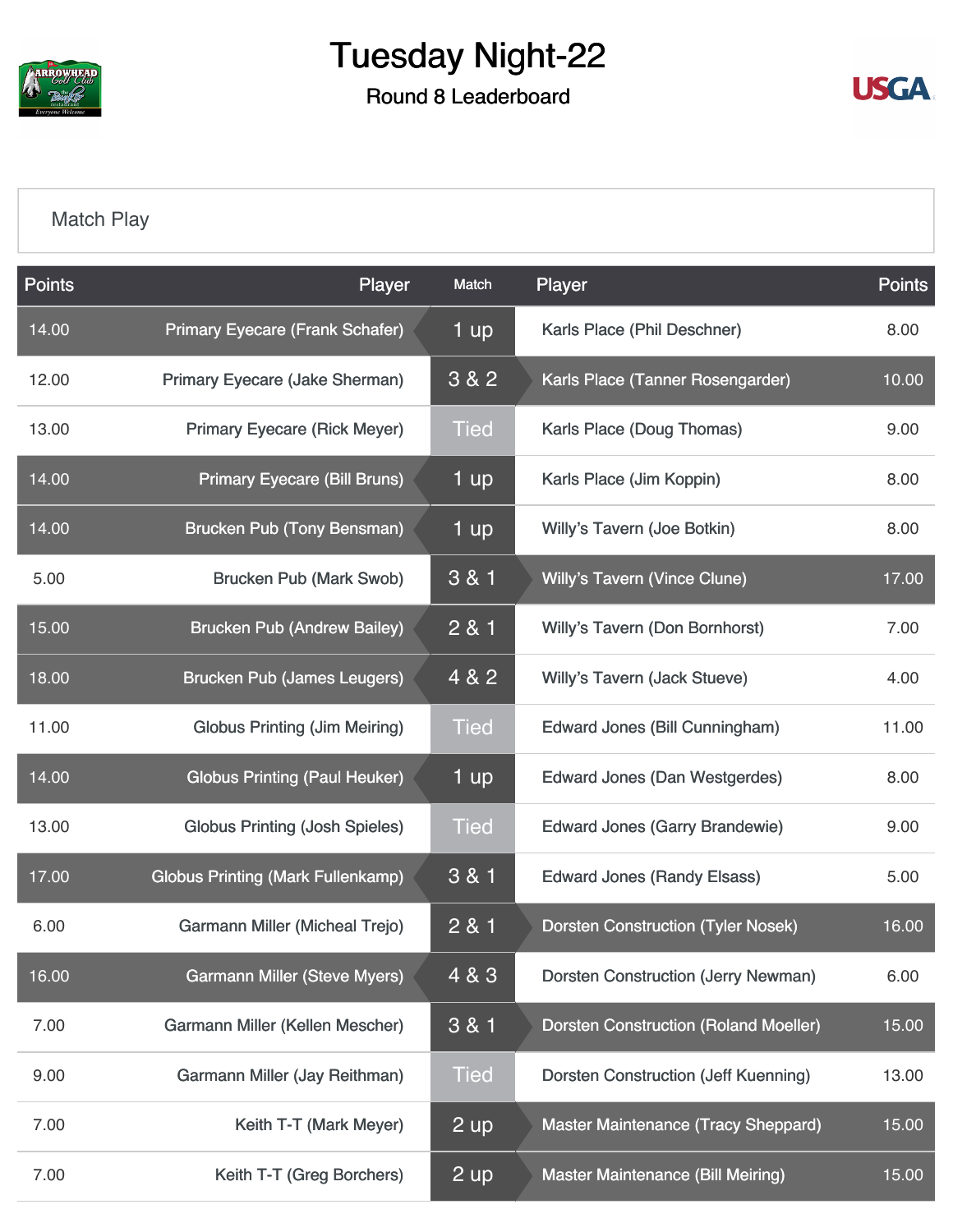

## Round 8 Leaderboard



| 15.00                                 | Keith T-T (Joe McGowen)                      | 2 <sub>up</sub> | Master Maintenance (Mike Flynn)              | 7.00  |
|---------------------------------------|----------------------------------------------|-----------------|----------------------------------------------|-------|
| 11.00                                 | Keith T-T (Eric Meyer)                       | <b>2 up</b>     | Master Maintenance (Roger Frilling)<br>11.00 |       |
| 11.00                                 | <b>MAP Transportation (Grant Voisard)</b>    | <b>Tied</b>     | Lincoln Electric (Chad Flint)                | 11.00 |
| 6.00                                  | <b>MAP Transportation (Jeff Raible)</b>      | 2 & 1           | Lincoln Electric (Roger Voisard)             | 16.00 |
| 13.00                                 | <b>MAP Transportation (Jim Weaver)</b>       | 3 & 2           | Lincoln Electric (Gene Voisard)              | 9.00  |
| 12.00                                 | <b>MAP Transportation (Patrick Kirkland)</b> | 1 up            | Lincoln Electric (John Campbell, Jr)         | 10.00 |
| <b>Total Points Allocated: 528.00</b> |                                              |                 |                                              |       |